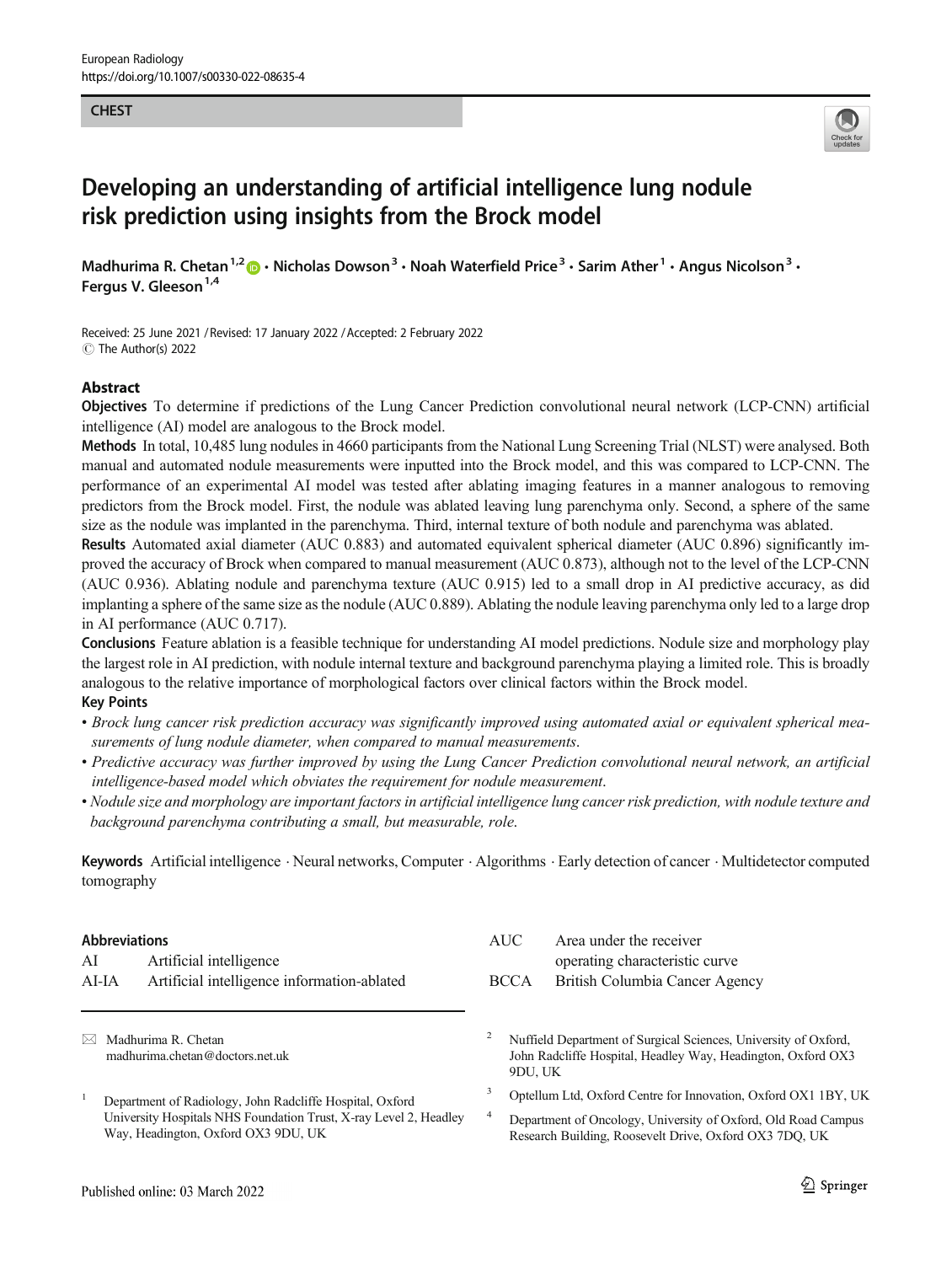| <b>BTS</b>  | <b>British Thoracic Society</b>                   |
|-------------|---------------------------------------------------|
| CI.         | Confidence intervals                              |
| <b>CT</b>   | Computed tomography                               |
| LCP-        | Lung Cancer Prediction                            |
| <b>CNN</b>  | convolutional neural network                      |
| <b>NLST</b> | National Lung Screening Trial                     |
| <b>PACS</b> | Picture archiving and communication system        |
| PanCan      | Pan-Canadian Early Detection of Lung Cancer Study |

# Introduction

Pulmonary nodules are a common incidental finding on computed tomography (CT) [\[1](#page-7-0)]. Current guidelines emphasise the importance of assessing the likelihood that a nodule is malignant, with further management being dependent on the predicted risk of malignancy [\[2](#page-7-0), [3](#page-7-0)]. Lung cancer risk prediction models have been developed using both statistical approaches such as logistic regression (LR) and machine learning approaches such as convolutional neural networks (CNN).

The Brock University model is a LR model that has been successfully validated in a screening cohort from the National Lung Screening Trial (NLST) in the USA and in an unselected clinical population in the UK [\[4](#page-7-0)–[8](#page-7-0)]. The British Thoracic Society (BTS) guidelines recommend the use of the Brock model in clinical practice, whilst the Fleischner Society guidelines do not advocate any risk prediction model but do acknowledge that the Brock model is of great interest [[2,](#page-7-0) [3\]](#page-7-0).

Nodule size, defined as the maximum diameter of the long axis of the nodule measured by a thoracic radiologist using electronic callipers, is the single most important predictor in the Brock model [[8](#page-7-0)]. Other predictors of cancer in this model include older age, female sex, family history of lung cancer, emphysema, upper lobe nodule location, part-solid nodule, lower nodule count, and spiculation.

Manual nodule diameter measurements are subject to significant intra- and inter-reader variability, greatest at measurements of 5 mm and 6 mm, which are the key thresholds for determining follow-up [\[9](#page-7-0), [10\]](#page-7-0). Moreover, diameter does not accurately reflect nodule size, unless nodules are perfectly spherical. Automated measurements of nodule diameter and volume have produced no or modest improvement in the predictive accuracy of the Brock model in the literature [\[11,](#page-7-0) [12\]](#page-7-0).

Artificial intelligence (AI) models are a step forward from automated nodule measurement as they typically do not require nodule measurement or data entry. The Lung Cancer Prediction CNN (LCP-CNN) is an externally validated AI model, which has been shown to outperform the Brock model in the NLST cohort and a UK clinical cohort [[13](#page-7-0), [14](#page-7-0)]. However, whilst the Brock model is fully interpretable, the rationale underlying predictions made by LCP-CNN is not well understood and the effects of individual predictors cannot be isolated.

We hypothesise that predictions made by LCP-CNN are, in part, attributable to those imaging features which are also predictors in the Brock model. First, we propose that LCP-CNN does more than just measuring nodule size optimally. We compare the predictive accuracy of LCP-CNN against that of automated measurements within the Brock model. Second, we hypothesise that ablating imaging features is analogous to removing predictors from the Brock model. We explore which imaging features contribute to the predictions of LCP-CNN by re-training the CNN on information-ablated CT images and assessing the drop in performance attributable to each ablated feature.

# Materials and methods

## Study dataset

This is a retrospective analysis of imaging data from the NLST. Trial design and eligibility criteria are described elsewhere [\[15\]](#page-7-0). In brief, NLST was a multicentre randomised trial of three rounds of screening with low-dose CT compared to chest radiography for asymptomatic participants aged 55–74 years with a significant smoking history. Participants were followed for lung cancer diagnoses for a median of 6.5 years. Nodule size was measured using electronic callipers by NLST radiologists who had received training in standardised image interpretation. No standard protocol for nodule evaluation was mandated.

Of the 26,722 patients in the CT screening arm of the NLST, 16,684 were excluded as no abnormality was recorded in the NLST database. In our study, CT studies from 10,038 patients with recorded abnormalities were reviewed under the supervision of an experienced radiologist to identify pulmonary nodules. Each nodule was manually annotated and its correspondence to an abnormality found during NLST recorded. All time-points were considered and nodules were tracked over time. Eightytwo patients had no recorded abnormalities that could be matched to a CT finding. Two hundred fifty-two patients with a diagnosis of cancer were excluded because their cancer diagnosis could not be matched to a specific nodule. Nodules that were not solid or part-solid were excluded ( $n = 1233$  patients) because the LCP-CNN was trained on solid and part-solid nodules only. Nodules < 6 mm or  $>$  30 mm using manual measurements were excluded ( $n =$ 3007 patients). Nodules < 6 mm were excluded because these do not routinely warrant surveillance according to the Fleischner Society, and masses > 30 mm were excluded because the online Brock calculator and segmentation algorithm were not designed for masses  $> 30$  mm  $\left[3, 16, \right]$  $\left[3, 16, \right]$  $\left[3, 16, \right]$  $\left[3, 16, \right]$  $\left[3, 16, \right]$ [17](#page-7-0)]. In total, 4660 participants with 10,485 nodules were included in the analysis. The study flow diagram is provided in Fig. [1](#page-2-0).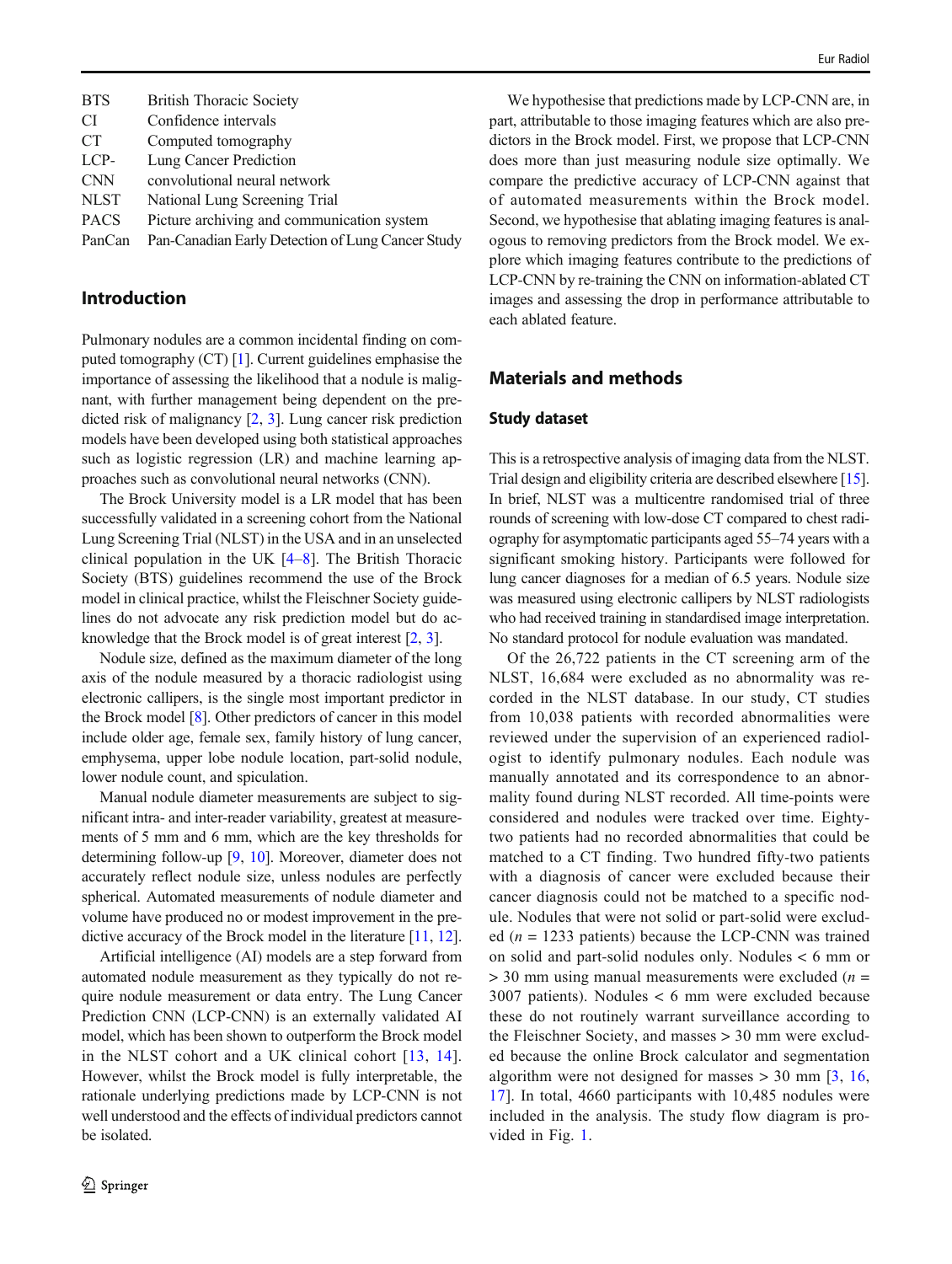#### <span id="page-2-0"></span>Fig. 1 Study flow diagram



## Automatic nodule size measurements

The U-Net convolutional neural network is a well-established medical segmentation tool that was adapted for nodule segmentation within this study [\[16,](#page-7-0) [18](#page-7-0)]. In total, 1276 participants were randomly selected to train the segmentation algorithm. Of these, participants meeting the inclusion criteria for the analysis in this study ( $n = 730$ ) were excluded from the validation cohort.

Volumetric segmentation was initiated from a seed point within the nodule identified by doctors under the supervision of a senior chest radiologist (F.V.G.), and then performed by the algorithm in an unsupervised manner. Equivalent spherical diameter was calculated using  $\sqrt[3]{(6/\pi \cdot V)}$ , where V is nodule volume. Two different methods were used to measure maximal axial diameter. In the first, the longest distance between any two points on the nodule boundary was calculated on each axial slice, and the maximum among all axial slices was used. However, this method can overestimate the diameter of spiculated nodules. In the second method, the largest diameter was calculated for an ellipse fitted to each axial contour using standard least squares methods. Both methods gave almost identical results. We have reported only the second because it is less sensitive to spiculation and small changes in nodule geometry, in line with Fleischner Society recommendations [\[19\]](#page-7-0). Some of these results have been previously published in the form of an abstract and conference proceeding [\[20](#page-7-0), [21\]](#page-7-0).

For each participant, the Brock model was used to calculate risk of malignancy using (1) manual diameter provided in the NLST dataset, (2) maximal axial diameter derived from automatic segmentation, and (3) equivalent spherical diameter derived from automatic segmentation. The risk of malignancy was also derived using the LCP-CNN. The LCP-CNN development and validation are fully described in prior publications, and the same version of the model was used in this analysis [\[13,](#page-7-0) [14\]](#page-7-0).

Predictive accuracy was primarily evaluated with area under the receiver operating characteristic curve (AUC) analysis. The statistical significance of any difference in accuracy between the methods was computed from the distribution of AUC differences. This was derived by bootstrapping across 10,000 draws from the data with replacement. 95% confidence intervals (CI) were obtained from the distribution of differences.  $p$  values were computed using a two-sided permutation test using 10,000 random resamplings of the data  $[22]$ , with  $p < 0.05$  considered statistically significant.

## Information ablation

Covariates were removed from the full Brock model, and the predictive performance of three 'feature-reduced' Brock models was tested.

Non-morphological factors only

Age, sex, emphysema, family history of cancer, nodule location, and nodule count were included.

Morphological factors only

Nodule size, nodule type (solid or part-solid), and spiculation were included.

Without spiculation (equivalent to the 'parsimonious model' in [\[3](#page-7-0)])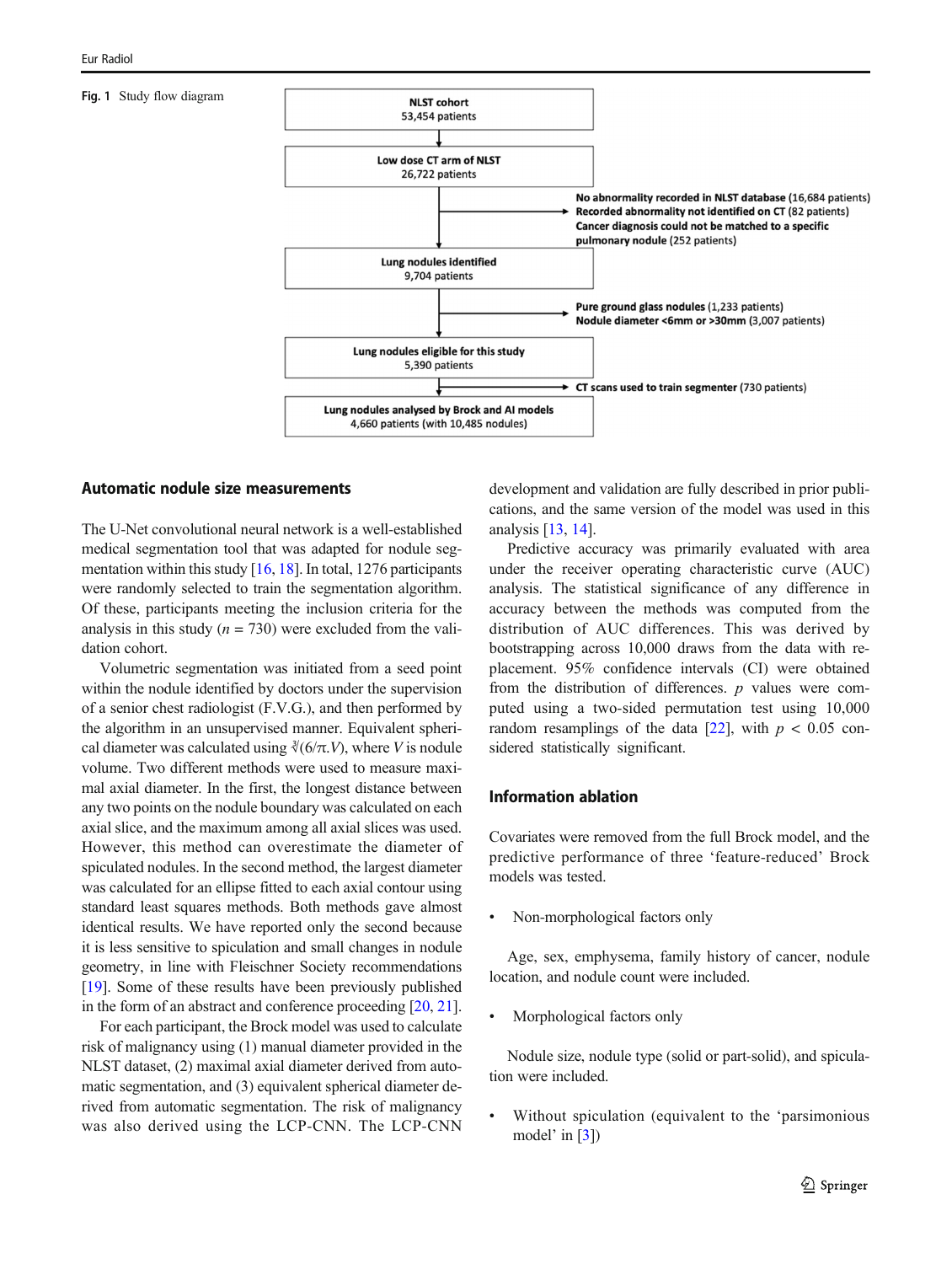All covariates in the full Brock model, except spiculation, were included.

Unlike the Brock model, LCP-CNN does not consist of human-interpretable terms. Hence, feature removal was performed by ablating information from the CT images. As the LCP-CNN was not trained to analyse ablated CT images, an experimental AI model was trained to predict malignancy from ablated CT images using the dataset and same eight folds as were used to train the LCP-CNN model [\[13,](#page-7-0) [14\]](#page-7-0). For a given fold, three-quarters of the data was partitioned for training the AI model, one-eighth was partitioned for validation, and one-eighth was partitioned for testing. Each participant was assigned to be in the test partition in precisely one of each of the folds. Each fold had an approximately equal proportion of participants with malignant nodules. Each of the eight folds was associated with a single corresponding independently trained model. During analysis, the results of the eight folds were combined together to provide a set of cross-validation results for the entire dataset as described in prior publications [\[13,](#page-7-0) [14](#page-7-0)].

The predictive performance of the AI model was tested on unmodified and ablated CT images.

• Parenchyma only

All information about the nodule was ablated. A region 15 mm away from the furthermost edge of the nodule margin towards the hilum was evaluated, comprising of an image containing background lung parenchyma but without the nodule being visible.

Morphological factors

All information about the background lung and the nodule internal texture was ablated. Background lung was replaced with average lung density across all patients (− 825 Hounsfield units), and nodule internal texture was replaced with mean nodule density.

Implanted sphere

A sphere of the same volume as the nodule and with mean nodule density was implanted in the 'parenchyma only' model as described above.

As information ablation was carried out using mean nodule density, a subgroup analysis was performed to compare the predictive performance of the experimental AI model on part-solid and solid nodules.

## Data analysis

Data analysis was performed using Python 3.8 installed on Ubuntu 20.04 with NumPy 1.19.4, scikit-learn 0.21.3, and pandas 0.23.4 libraries.

#### Results

In total, 4660 participants with 10,485 lung nodules (of which 556 were malignant) were included in this retrospective analysis. Demographic data are provided in Table [1.](#page-4-0)

Malignant nodules were larger than benign nodules, regardless of measurement technique (Supplementary Figure 1). Equivalent spherical diameter was smaller than manual or automatic maximal axial diameter, as many nodules were not perfectly spherical.

AUC values for the Brock model were significantly higher with automatic axial diameter (0.883, 95% CI 0.870–0.895,  $p$ < 0.02) and automatic spherical diameter (0.896, 95% CI 0.883–0.907,  $p < 0.0001$ ) than with manual diameter (0.873, 95% CI 0.860–0.886) (Fig. [2\)](#page-4-0). Within the automatic techniques, equivalent spherical diameter had a significantly greater AUC than maximal axial diameter ( $p < 0.0001$ ). LCP-CNN showed significantly greater AUC than Brock regardless of measurement technique (0.936, 95% CI 0.926–0.945, p < 0.0001) (Fig. [2\)](#page-4-0).

The predictive performance of the various feature-reduced Brock models is presented in Fig. [3](#page-4-0) and Supplementary Figure 2. The Brock model with non-morphological factors only was a poor predictor of malignancy, with AUC 0.686 (95% CI 0.665–0.706). On the other hand, the Brock model with morphological factors only was a good predictor with AUC 0.858 (95% CI 0.842–0.874). The Brock model without spiculation performed slightly better with AUC 0.862 (95% CI 0.848–0.876,  $p$  0.16) but the difference was not significant.

The predictive performance of the experimental AI model is presented in Fig. [3](#page-4-0) and Supplementary Figure 3. The experimental AI model with parenchyma alone and no visible nodule produced a poor predictive performance with AUC 0.717 (95% CI 0.697–0.737). When a sphere of the same volume and mean density as the nodule was implanted into this parenchyma, the predictive performance was good with AUC 0.889 (95% CI 0.876–0.901). When the background lung parenchyma and the nodule internal texture were replaced with uniform density, predictive performance was very good with AUC 0.915 (95% CI 0.904–0.926), compared to AUC 0.926 (95% CI 0.916–0.935) for unablated images.

A subgroup analysis was undertaken to compare predictive performance for part-solid nodules ( $n = 669, 6.4\%$ ) and solid nodules ( $n = 9816, 93.6\%$ ). The results are presented in Fig. [4.](#page-5-0) On unablated images, performance of the experimental AI model was reduced for part-solid nodules (AUC 0.827, 95% CI 0.778–0.872) compared to solid nodules (AUC 0.932, 95% CI 0.992–0.942). A similar reduction in performance was observed in the two ablation experiments where mean nodule density was employed (AUC 0.822 vs 0.920, and AUC 0.796 vs 0.894) and in the parenchyma-only ablation experiment (AUC 0.607 vs 0.724).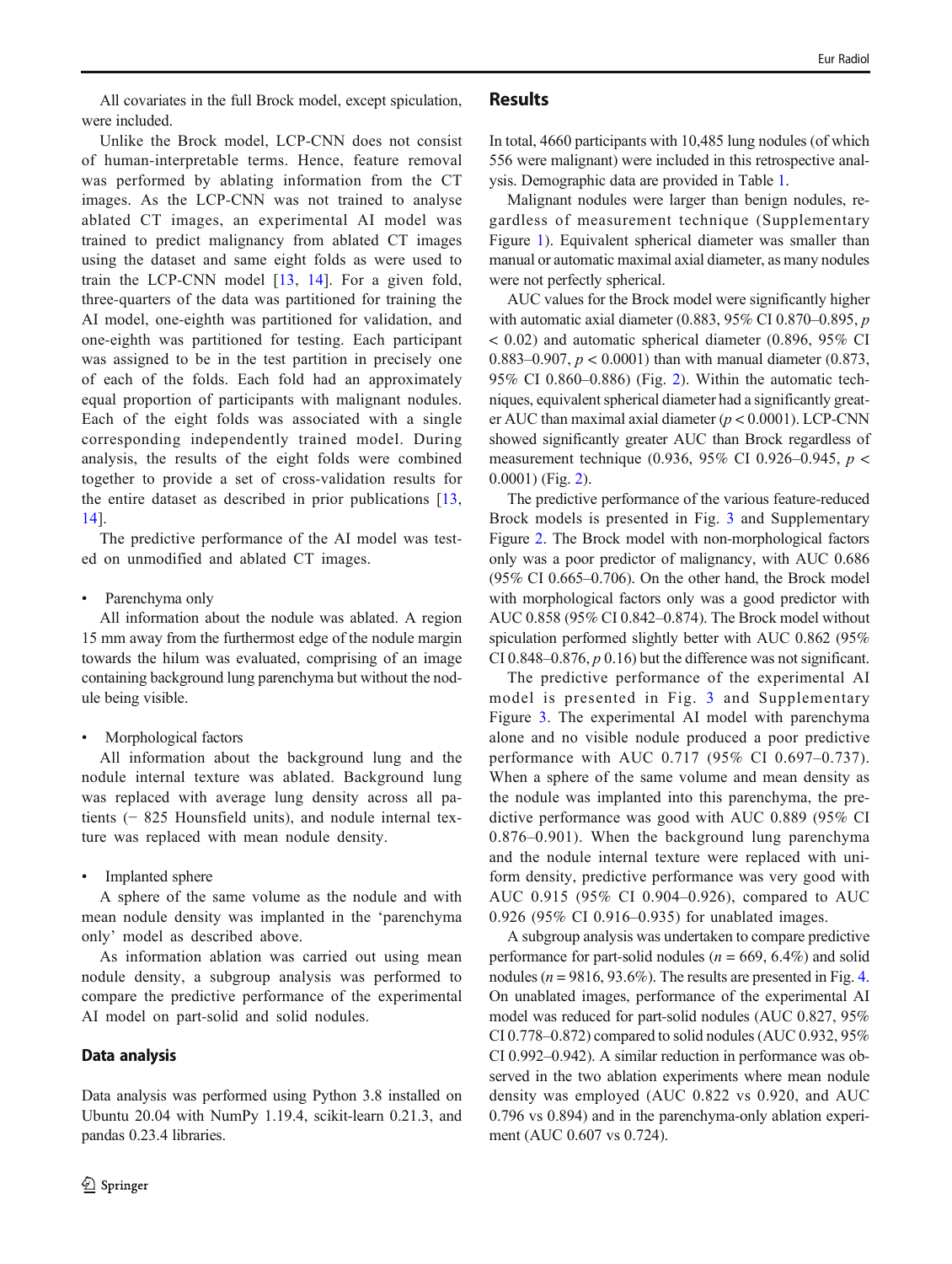<span id="page-4-0"></span>Table 1 Study participant demographics and characteristics of pulmonary nodules

|                                         | All          | Benign      | Cancer     |
|-----------------------------------------|--------------|-------------|------------|
| Participants $(n, \%)$                  | 4660 (100)   | 4224 (90.6) | 436 (9.4)  |
| Age (years) (mean, SD)                  | 62.8(5.2)    | 62.1(5.2)   | 64.4 (5.4) |
| Female $(n, \%)$                        | 1815 (38.9)  | 1627(38.5)  | 188 (43.1) |
| Current smoker at enrolment $(n, \%)$   | 2323 (49.8)  | 2079 (49.2) | 244 (56.0) |
| Smoking history (pack-years) (mean, SD) | 58.1 (24.5)  | 57.3 (24.0) | 65.7(28.1) |
| Years since quitting smoking (mean, SD) | 7.3(4.7)     | 7.4(4.7)    | 6.5(4.4)   |
| Emphysema $(n, \%)$                     | 4124 (50.1)  | 3805 (49.5) | 319 (58.7) |
| Personal history of cancer $(n, \%)$    | 197(4.2)     | 167(4.0)    | 30(6.9)    |
| Family history of cancer $(n, \%)$      | 1052(22.6)   | 946 (22.4)  | 106(24.3)  |
| Pulmonary nodules $(n, \%)$             | 10,485 (100) | 9929 (94.7) | 556 (5.3)  |
| Solitary nodule $(n, \%)$               | 4491 (54.5)  | 4190 (54.5) | 301 (55.4) |
| Upper lobe location $(n, \%)$           | 3475 (33.1)  | 3134 (31.6) | 341 (61.3) |
| Spiculation $(n, \%)$                   | 1433(13.7)   | 1153 (11.6) | 280 (50.4) |
| Part-solid nodule $(n, \%)$             | 669 (6.4)    | 594 (6.0)   | 75 (13.5)  |
|                                         |              |             |            |

Abbreviations: n, number; %, percentage; SD, standard deviation

# **Discussion**

Automated measurement (AUC 0.883 and 0.896,  $p = 0.02$ ) and  $p < 0.0001$ ) significantly improved the accuracy of the Brock model compared with manual measurement (AUC 0.873). We report a larger effect size than prior studies which demonstrated that automated measurement is associated with no or modest improvement in the accuracy of the Brock model. This may be due to different methods used in our study; the Brock model was not re-fitted to the automated data [\[12](#page-7-0)] and the sample size was sixteen-fold greater  $[11]$  $[11]$ . Within the automated techniques, equivalent spherical diameter resulted in a significant increase in accuracy (AUC 0.896,  $p < 0.0001$ ) compared to maximal axial diameter (AUC 0.883). This suggests that the volumetric nature of automatic measurement may underpin the improvement in predictive performance. The merits of nodule volume over diameter in risk prediction have been described elsewhere [[23\]](#page-7-0). Equivalent spherical diameters offer an alternative to volume that remains compatible with the Brock model.



Fig. 2 Area under the receiver operating characteristic curve (ROC) for the Brock model using manual and automatic measurement techniques and for Lung Cancer Prediction convolutional neural network (LCP-CNN)

LCP-CNN significantly improved the accuracy of lung cancer prediction (AUC 0.936,  $p < 0.0001$ ) when compared to the Brock model supplemented with automated measurement. This suggests that LCP-CNN does more than just measuring nodule size optimally. Our results are supported by another study showing that LCP-CNN outperformed the Brock model in the IDEAL cohort, a cohort of non-screendetected incidental pulmonary nodules in the UK [[13](#page-7-0)].

An experimental AI model was trained on ablated CT images in order to test the hypothesis that predictions made by LCP-CNN are, in part, attributable to those imaging features which are also predictors in the Brock model. When tested on unablated



Fig. 3 Area under the receiver operating characteristic curve (ROC) for feature-reduced Brock models and information-ablated artificial intelligence (AI) models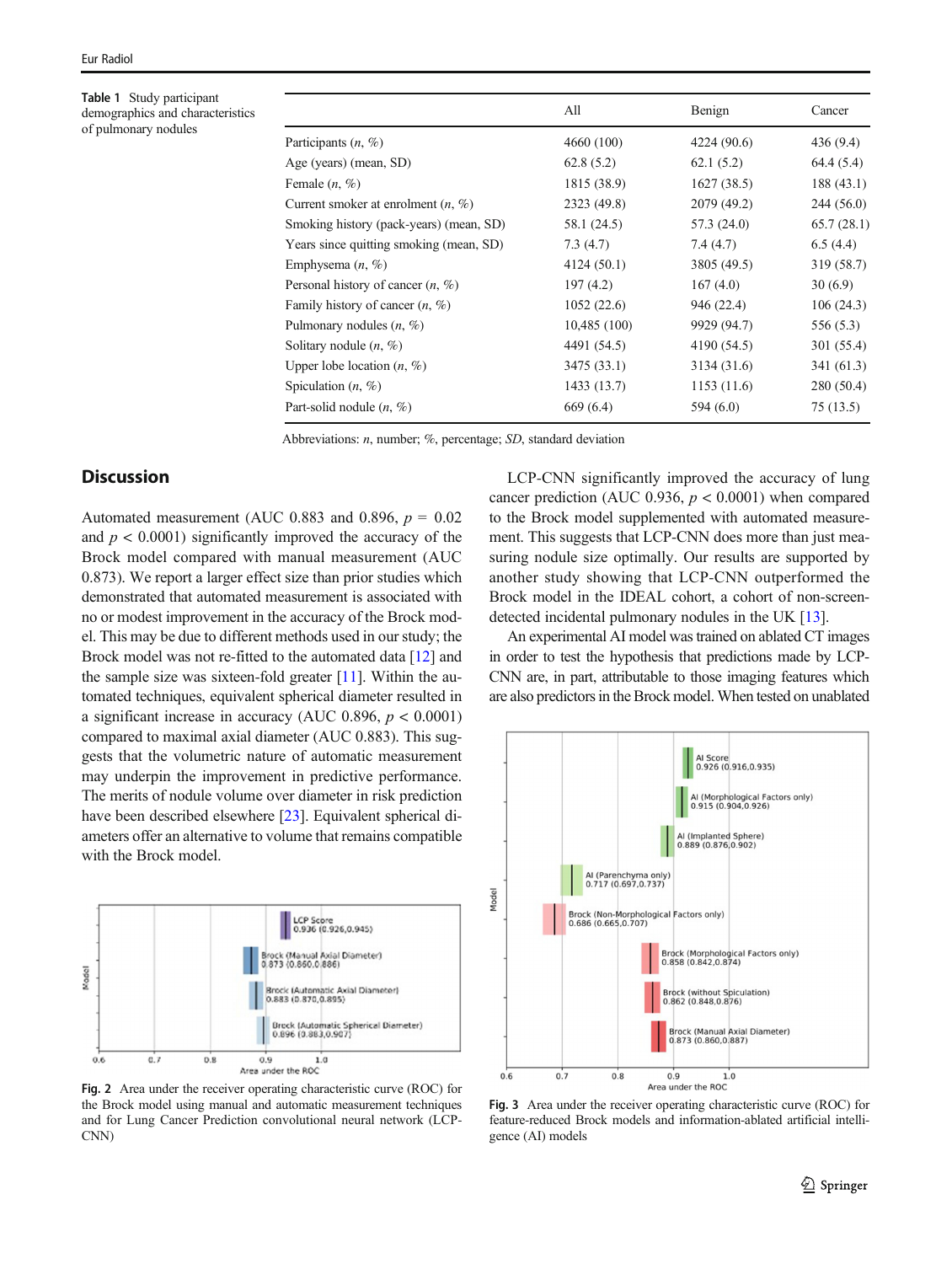<span id="page-5-0"></span>

Fig. 4 A subgroup analysis of solid nodules (A) and part-solid nodules (B) showing area under the receiver operating characteristic curve (ROC) for feature-reduced Brock models and information-ablated artificial intelligence (AI) models

CT images, the experimental AI model (AUC 0.926) performed similarly to the LCP-CNN (AUC 0.936). The small performance gap here is likely due to some of the capacity of the experimental model being used to characterise features in the ablated CT images that differ from those in unmodified CT images.

Morphological factors within the Brock model, such as size, spiculation, and type, are all visible to the experimental AI model. Morphological features alone (AUC 0.858) were almost as good as the full Brock model in predicting malignancy (AUC 0.896), with non-morphological features playing a limited role. We hypothesised that, analogous to the Brock model, the experimental AI model predominantly uses information on nodule morphology to predict cancer, with parenchyma playing a limited role. Indeed, ablating all information on the nodule and leaving only the background parenchyma gave a poor performance (AUC 0.717)—but this is still better than a random classifier and better than Brock with non-morphological factors only (AUC 0.686). The AI is blind to the clinical data used by the Brock model; however, it may have learnt parenchymal changes indicative of age, emphysema, and environmental exposures, hence performing better than random [[24](#page-7-0)].

Replacing the background parenchyma and the nodule with uniform density, whilst preserving the nodule morphology, produced a good predictive performance (AUC 0.915). In principle, this is analogous to Brock with morphological factors only (AUC 0.858). The difference in performance suggests that the AI utilises morphologic features in addition to those within Brock, and possibly outside of the radiology lexicon. This is supported by a study on size-matched benign and malignant nodules showing reasonable performance of LCP-CNN independent of size [\[25](#page-7-0)]. The small drop in the performance of the experimental AI model as a result of replacing the background parenchyma and the nodule with uniform density (AUC 0.915 vs 0.926) suggests that nodule internal texture carries a small amount of predictive information, somewhat analogous to the 'nodule type' term in the Brock model. Several recent radiomics studies have explored the potential role of internal texture in nodule classification [[26](#page-8-0)].

Ablating all information on the nodule margins by implanting a sphere of equivalent volume and mean density as the nodule into the lung parenchyma produced a reasonable performance (AUC 0.889); this is analogous to Brock without spiculation (AUC 0.862). Doing this significantly lowers the performance of both AI and Brock suggesting that nodule margins carry a significant amount of information, a concept that is well recognised by radiologists. In addition, this finding is compatible with predictive features lying within the peritumoural region, which has been shown to improve the classification of malignant nodules in the field of radiomics [\[27](#page-8-0)].

The performance of the experimental AI model was poorer for part-solid compared to solid nodules. Interestingly, this finding was not limited to the ablation experiments where mean nodule density was employed, and was also seen with unabated images. The relatively small numbers of part-solid nodules available to train the AI may account for this. Moreover, it is possible that indolent malignant part-solid nodules may have been mis-classified as benign over the 6.5-year NLST median follow-up period [\[28\]](#page-8-0).

Our findings have implications for future research. First, we have demonstrated that nodule morphology plays a large role in AI prediction, with background parenchyma playing a limited, but still important, role. Future work using feature ablation can further our understanding; e.g., repeating this experiment in a population including never-smokers will yield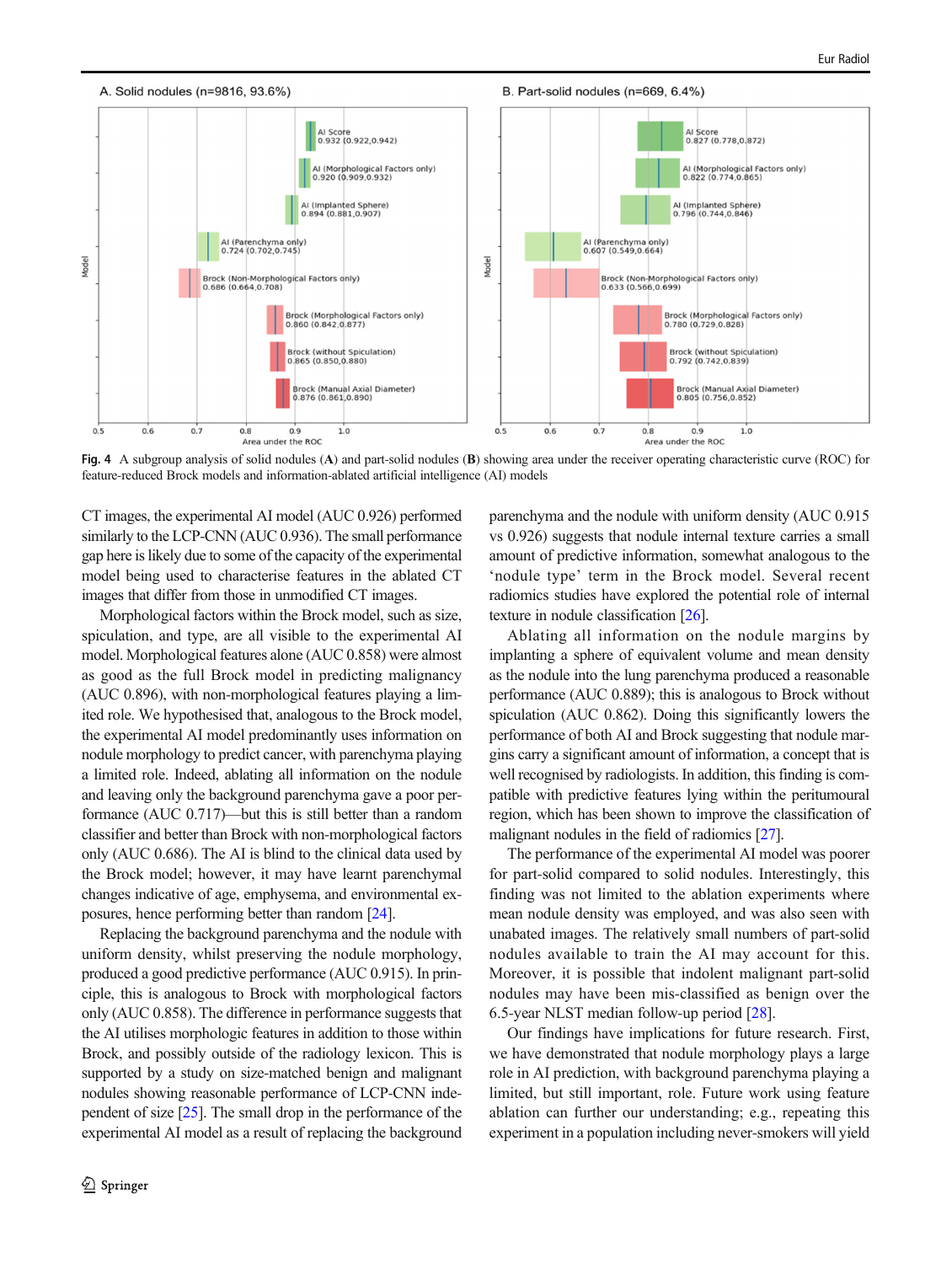insights about the role of the background parenchyma. Second, LCP-CNN outperformed Brock supplemented by automated measurement despite being blind to the clinical factors used in Brock such as age, family history of cancer, and sex. Prior studies in different cohorts also found this [\[13,](#page-7-0) [14\]](#page-7-0). It was previously found that clinical variables (e.g. age, sex, and smoking history) did not contribute significantly to LCP-CNN performance; hence, clinical variables were excluded during the derivation of the model [[14\]](#page-7-0). In the future, understanding the reasons for this may help reveal how much clinical information is implicitly learned from the images.

There are several limitations to this study. First, the accuracy of the Brock model in this study is somewhat lower than in the PanCan and BCCA cohorts used to develop Brock (AUC > 0.90) [\[8\]](#page-7-0). Similar differences have been reported in another secondary analysis of NLST data using Brock and are likely due to underlying differences between cohorts [\[5\]](#page-7-0). Second, the predictive value of the Brock model is contingent on the prevalence of lung cancer in the population. This may differ in a clinical cohort from the 5.5–5.6% seen in screening cohorts such as NLST, PanCan, and BCCA [\[8](#page-7-0), [15](#page-7-0)]. Third, the selection criteria applied to the NLST cohort and to this analysis limit the generalisability to clinical practice. Patients outside the age of 55–75 years, with previous lung cancer, recent chest CT, haemoptysis, or unexplained weight loss were all excluded from NLST  $[15]$  $[15]$  $[15]$ . Nodules measuring  $<$  6 mm and ground glass opacities were excluded from this analysis. Patients with incidental pulmonary nodules in clinical practice can fall outside these criteria. Fourth, the manual diameter measurements from NLST were used directly, rather than being performed again, which may have resulted in bias in the predictive performance for the manual measurement. Fifth, there is likely bias when comparing LCP-CNN and Brock in this analysis as LCP-CNN was trained using data from NLST whilst Brock was trained on a separate population. However, direct comparison of the two models is not the main aim of this paper, and would require testing in a previously unseen population. Finally, ablated CT images are atypical images that are not seen in clinical practice and that are challenging to interpret. It is difficult to attribute the effects of ablation to a single factor; e.g., translating by 15 mm in order to ablate a nodule may, in part, reduce predictive accuracy because the local severity of emphysema is altered. Future work performing feature removal using different techniques is necessary in order to draw stronger conclusions.

Lung nodule risk prediction models lie on a continuum from the fully manual LR Brock model, to using automated segmentation to supplement this, to the fully automatic LCP-CNN which does not require nodule measurement or data entry. The performance of the Brock model improved with automated measurement, although not to the level of the LCP-CNN suggesting the latter may utilise features outside of Brock for prediction. Following feature ablation, we found that nodule size and morphology play the largest role in AI prediction, with nodule internal texture and background parenchyma playing a limited role. This was broadly analogous to the relative importance of morphological factors over clinical factors within the Brock model. These findings have important implications for future work on understanding AI prediction.

Supplementary Information The online version contains supplementary material available at [https://doi.org/10.1007/s00330-022-08635-4.](https://doi.org/10.1007/s00330-022-08635-4)

Acknowledgements Carlos Arteta for making the LCP-CNN model available for experiments. Caterina Figueras, Alexandru Botezat, Angus Nicolson, and Lyndsey Pickup for providing curated NLST metadata. Elnaz Gederi for computing the mean lung background intensity. Timor Kadir and Jerome Declerck for insightful advice and suggestions.

Funding The authors state that this work has not received any funding.

# **Declarations**

Guarantor The scientific guarantor of this publication is Professor Fergus V Gleeson.

Conflict of interest The authors of this manuscript declare relationships with Optellum Ltd, who are the developers of Lung Cancer Prediction convolutional neural network (LCP-CNN). ND, NWP, and AN are employed by Optellum and FVG has shares in Optellum.

Conflicts of interest were mitigated by utilising several publicly available tools developed by others, including the Brock University model, published by a third party and endorsed by the British Thoracic Society guidelines, and the National Lung Screening Trial (NLST) dataset. These were used for the primary analysis within this paper. LCP-CNN is part of a product developed by Optellum that is currently undergoing regulatory review and is expected to become commercially available shortly. LCP-CNN was made available to the group as part of a mutually agreed research collaboration for the secondary analysis within this paper. The raw data and LCP-CNN results are also held by the lead author MC who is an employee at Oxford University Hospital with no links to Optellum.

Statistics and biometry One of the authors (ND) has significant statistical expertise.

Informed consent Written informed consent was not required for this study because this was an anonymised and retrospective study using the publicly available NLST database.

Ethical approval Institutional review board approval was not required because this was an anonymised and retrospective study using the publicly available NLST database.

Study subjects or cohorts overlap Some study subjects or cohorts have been previously reported in brief in two conference proceedings at Radiological Society of North America (RSNA) and International Association for the Study of Lung Cancer (IASLC). Both conference proceedings have been included in full within this submission marked as 'Not for Review'.

The conference proceedings reported preliminary work that focused on the adaptation of the U-net deep-learning segmentation algorithm for the automated calculation of diameter using the NLST dataset. The current study significantly expands on this. The current study evaluates the predictive accuracy of the model Brock using automated and manual diameter in comparison to an AI algorithm that does not require diameter measurement, and explores the predictive factors used by the AI model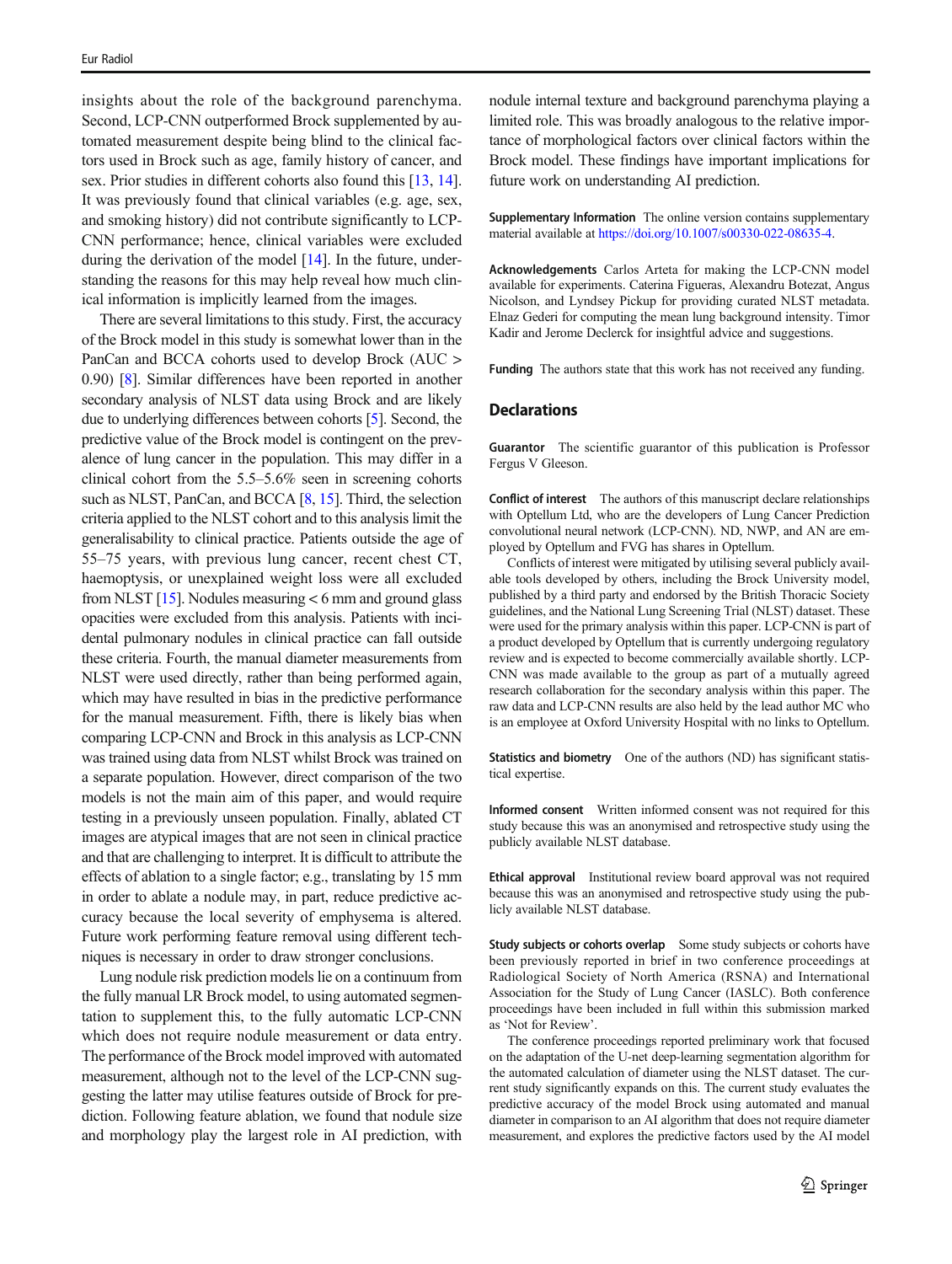<span id="page-7-0"></span>using feature removal in a manner analogous to the covariates used within the Brock model. In addition, the current work studies a more clinically relevant population, by excluding participants with nodules < 6 mm, which do not warrant follow-up, and masses > 30 mm. The authors believe that the greater scope of the current study and its findings are of interest to the readers of European Radiology.

We declare that this manuscript is original, has not been published before, and is not currently being considered for publication elsewhere.

#### Methodology

- retrospective
- diagnostic or prognostic study
- performed at one institution

Open Access This article is licensed under a Creative Commons Attribution 4.0 International License, which permits use, sharing, adaptation, distribution and reproduction in any medium or format, as long as you give appropriate credit to the original author(s) and the source, provide a link to the Creative Commons licence, and indicate if changes were made. The images or other third party material in this article are included in the article's Creative Commons licence, unless indicated otherwise in a credit line to the material. If material is not included in the article's Creative Commons licence and your intended use is not permitted by statutory regulation or exceeds the permitted use, you will need to obtain permission directly from the copyright holder. To view a copy of this licence, visit <http://creativecommons.org/licenses/by/4.0/>.

# **References**

- 1. Iniguez CB, Kwon N, Jacobson F et al (2018) Estimating incidence of solitary pulmonary nodules: novel methods using claims data to answer unknown epidemiological questions. Chest 154:661A. <https://doi.org/10.1016/j.chest.2018.08.597>
- 2. Baldwin DR, Callister MEJ (2015) The British Thoracic Society guidelines on the investigation and management of pulmonary nodules. Thorax 70:794–798. <https://doi.org/10.1136/thoraxjnl-2015-207221>
- 3. MacMahon H, Naidich DP, Goo JM et al (2017) Guidelines for management of incidental pulmonary nodules detected on CT images: from the Fleischner Society 2017. Radiology 284:228–243
- 4. White CS, Dharaiya E, Campbell E, Boroczky L (2017) The Vancouver Lung Cancer Risk Prediction Model: assessment by using a subset of the National Lung Screening Trial Cohort. Radiology 283:264–272. <https://doi.org/10.1148/radiol.2016152627>
- 5. Nair VS, Sundaram V, Desai M, Gould MK (2018) Accuracy of models to identify lung nodule cancer risk in the National Lung Screening Trial. Am J Respir Crit Care Med 197:1220–1223
- Winter A, Aberle DR, Hsu W (2019) External validation and recalibration of the Brock model to predict probability of cancer in pulmonary nodules using NLST data. Thorax 74:551–563. [https://](https://doi.org/10.1136/thoraxjnl-2018-212413) [doi.org/10.1136/thoraxjnl-2018-212413](https://doi.org/10.1136/thoraxjnl-2018-212413)
- 7. Al-Ameri A, Malhotra P, Thygesen H et al (2015) Risk of malignancy in pulmonary nodules: a validation study of four prediction models. Lung Cancer 89:27–30. <https://doi.org/10.1016/j.lungcan.2015.03.018>
- 8. McWilliams A, Tammemagi MC, Mayo JR et al (2013) Probability of cancer in pulmonary nodules detected on first screening CT. N Engl J Med 369:910–919. <https://doi.org/10.1056/NEJMoa1214726>
- 9. Nair A, Bartlett EC, Walsh SLF et al (2018) Variable radiological lung nodule evaluation leads to divergent management recommendations. Eur Respir J 52:1–12. <https://doi.org/10.1183/13993003.01359-2018>
- 10. Revel MP, Bissery A, Bienvenu M et al (2004) Are twodimensional CT measurements of small noncalcified pulmonary nodules reliable? Radiology 231:453–458. [https://doi.org/10.](https://doi.org/10.1148/radiol.2312030167) [1148/radiol.2312030167](https://doi.org/10.1148/radiol.2312030167)
- 11. van Riel SJ, Ciompi F, Jacobs C et al (2017) Malignancy risk estimation of screen-detected nodules at baseline CT: comparison of the PanCan model, Lung-RADS and NCCN guidelines. Eur Radiol 27:4019–4029. <https://doi.org/10.1007/S00330-017-4767-2>
- 12. Tammemagi M, Ritchie AJ, Atkar-Khattra S et al (2019) Predicting malignancy risk of screen-detected lung nodules–mean diameter or volume. J Thorac Oncol 14:203–211. [https://doi.org/10.1016/J.](https://doi.org/10.1016/J.JTHO.2018.10.006) [JTHO.2018.10.006](https://doi.org/10.1016/J.JTHO.2018.10.006)
- 13. Baldwin DR, Gustafson J, Pickup L et al (2020) External validation of a convolutional neural network artificial intelligence tool to predict malignancy in pulmonary nodules. Thorax 75:306-312. [https://](https://doi.org/10.1136/thoraxjnl-2019-214104) [doi.org/10.1136/thoraxjnl-2019-214104](https://doi.org/10.1136/thoraxjnl-2019-214104)
- 14. Massion PP, Antic S, Ather S et al (2020) Assessing the accuracy of a deep learning method to risk stratify indeterminate pulmonary nodules. Am J Respir Crit Care Med. [https://doi.org/10.1164/](https://doi.org/10.1164/rccm.201903-0505oc) [rccm.201903-0505oc](https://doi.org/10.1164/rccm.201903-0505oc)
- 15. Aberle DR, Adams AM, Berg CD et al (2011) Reduced lung-cancer mortality with low-dose computed tomographic screening. N Engl J Med 365:395–409. <https://doi.org/10.1056/NEJMoa1102873>
- 16. Ronneberger O, Fischer P, Brox T (2015) U-net: convolutional networks for biomedical image segmentation. In: Lecture Notes in Computer Science (including subseries Lecture Notes in Artificial Intelligence and Lecture Notes in Bioinformatics). Springer Verlag, pp 234–241
- 17. Calculator: Solitary pulmonary nodule malignancy risk in adults (Brock University cancer prediction equation) - UpToDate. [https://www.uptodate.com/contents/calculator-solitary-pulmonary](https://www.uptodate.com/contents/calculator-solitary-pulmonary-nodule-malignancy-risk-in-adults-brock-university-cancer-prediction-equation)[nodule-malignancy-risk-in-adults-brock-university-cancer](https://www.uptodate.com/contents/calculator-solitary-pulmonary-nodule-malignancy-risk-in-adults-brock-university-cancer-prediction-equation)[prediction-equation](https://www.uptodate.com/contents/calculator-solitary-pulmonary-nodule-malignancy-risk-in-adults-brock-university-cancer-prediction-equation). Accessed 3 Apr 2020
- 18. Siddique N, Sidike P, Elkin C, Devabhaktuni V (2020) U-Net and its variants for medical image segmentation: theory and applications. IEEE Access. <https://doi.org/10.1109/ACCESS.2021.3086020>
- 19. Bankier AA, MacMahon H, Goo JM et al (2017) Recommendations for measuring pulmonary nodules at CT: a statement from the Fleischner Society. Radiology 285:584–600. <https://doi.org/10.1148/radiol.2017162894>
- 20. Arteta C, Dowson N, Novotny P et al (2018) MA20.11 automatic nodule size measurements can improve prediction accuracy within a Brock risk model. J Thorac Oncol 13:S429. [https://doi.org/10.](https://doi.org/10.1016/j.jtho.2018.08.490) [1016/j.jtho.2018.08.490](https://doi.org/10.1016/j.jtho.2018.08.490)
- 21. Ather S, Arteta C, Dowson N et al (2018) Nodule size measurement: automatic or human-which is better for predicting lung cancer in a Brock model? In: Rsna 2018. [http://archive.rsna.org/2018/](http://archive.rsna.org/2018/18022203.html) [18022203.html](http://archive.rsna.org/2018/18022203.html). Accessed 4 Apr 2020
- 22. Chihara L, Hesterberg T (2018) Mathematical statistics with resampling and R, 2nd edition | Wiley, 2nd ed. Wiley
- 23. Devaraj A, van Ginneken B, Nair A, Baldwin D (2017) Use of volumetry for lung nodule management: theory and practice. Radiology 284:630–644. <https://doi.org/10.1148/radiol.2017151022>
- 24. Tang LYW, Coxson HO, Lam S et al (2020) Towards large-scale case-finding: training and validation of residual networks for detection of chronic obstructive pulmonary disease using low-dose CT. Lancet Digit Heal 2:e259–e267. [https://doi.org/10.1016/S2589-](https://doi.org/10.1016/S2589-7500(20)30064-9) [7500\(20\)30064-9](https://doi.org/10.1016/S2589-7500(20)30064-9)
- 25. Pickup L, Declerck J, Munden R et al (2017) MA 14.13 nodule size isn't everything: imaging features other than size contribute to AI based risk stratification of solid nodules. J Thorac Oncol 12:S1860– S1861. <https://doi.org/10.1016/j.jtho.2017.09.582>